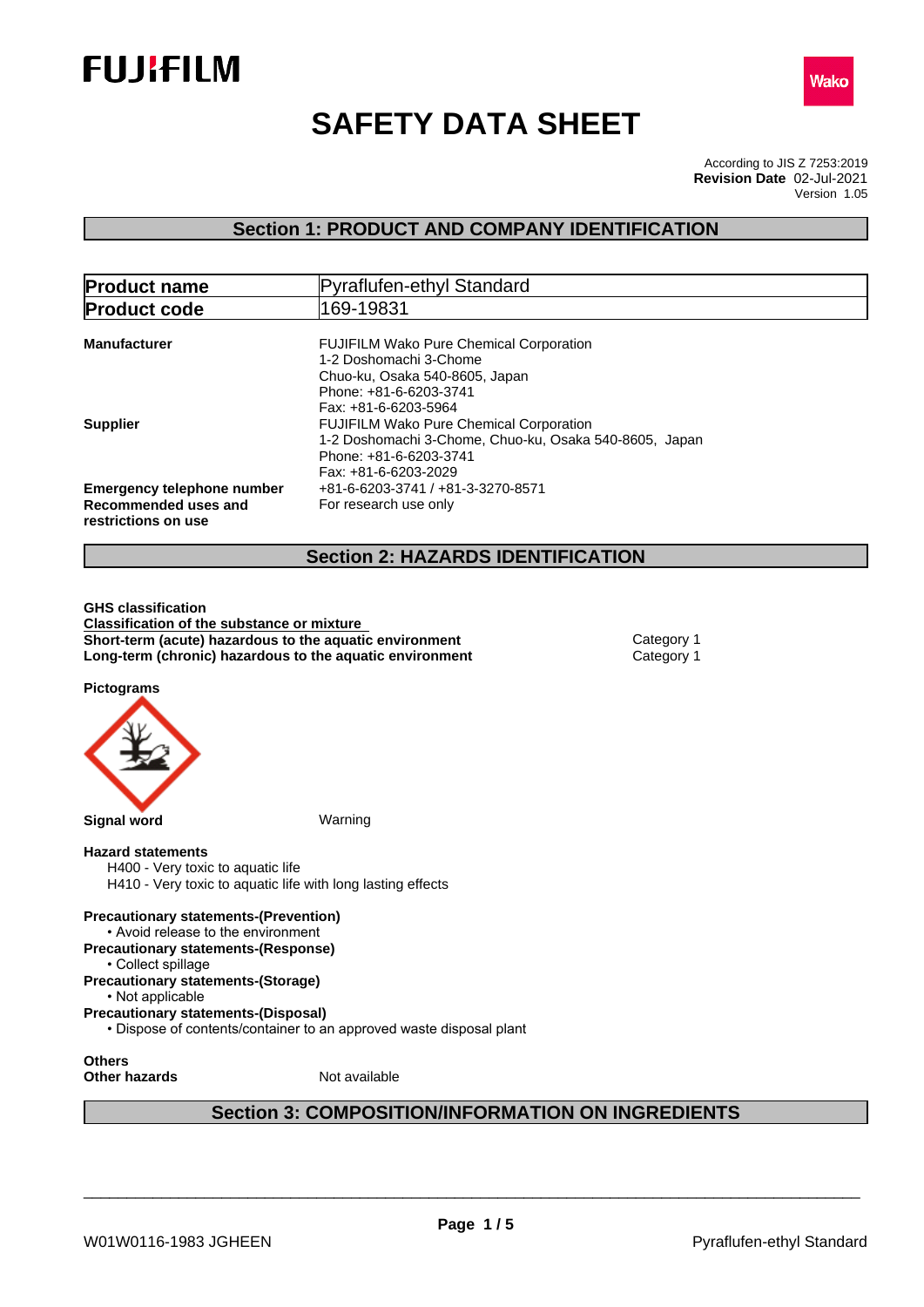#### **Single Substance or Mixture** Substance

**Formula** C15H13Cl2F3N2O4

| <b>Chemical</b><br>.<br>Name | Weiaht-%         | * weiaht<br>Molecular             | <b>ENCS</b> | <b>ISHL No.</b> | <b>RN</b><br>~^c<br>м.                         |
|------------------------------|------------------|-----------------------------------|-------------|-----------------|------------------------------------------------|
| Pvraflufen-ethvl             | 99. <sub>0</sub> | 11 <sup>7</sup><br>.18<br>. 4 ا ب | N/          | NI/<br>N.       | .<br>0.0000<br>-21<br>. JUF<br>$\cdot$ $\cdot$ |

**Impurities and/or Additives**: Not applicable

### **Section 4: FIRST AID MEASURES**

#### **Inhalation**

Remove to fresh air. If symptoms persist, call a physician.

#### **Skin contact**

Wash off immediately with soap and plenty of water. If symptoms persist, calla physician.

#### **Eye contact**

IF IN EYES: Rinse cautiously with water for several minutes. Remove contact lenses, if present and easy to do. Continue rinsing. Immediate medical attention is required.

#### **Ingestion**

Rinse mouth. Never give anything by mouth to an unconscious person. Call a physician or poison control center immediately. Do not induce vomiting without medical advice.

#### **Protection of first-aiders**

Use personal protective equipment as required.

### **Section 5: FIRE FIGHTING MEASURES**

#### **Suitable extinguishing media**

Water spray (fog), Carbon dioxide (CO2), Foam, Extinguishing powder, Sand

**Unsuitable extinguishing media**

No information available

#### **Specific hazards arising from the chemical product**

Thermal decomposition can lead to release of irritating and toxic gases and vapors.

**Special extinguishing method**

#### No information available

### **Special protective actions for**

#### **fire-fighters**

Use personal protective equipment as required.Firefighters should wear self-contained breathing apparatus and full firefighting turnout gear.

### **Section 6: ACCIDENTAL RELEASE MEASURES**

#### **Personal precautions, protective equipment and emergency procedures**

For indoor, provide adequate ventilation process until the end of working. Deny unnecessary entry other than the people involved by, for example, using a rope. While working, wear appropriate protective equipments to avoid adhering it on skin, or inhaling the gas. Work from windward, and retract the people downwind.

#### **Environmental precautions**

To be careful not discharged to the environment without being properly handled waste water contaminated.

#### **Methods and materials for contaminent and methods and materials for cleaning up**

Sweep up and gather scattered particles, and collect it in an empty airtight container.

#### **Recoverly, neutralization**

#### No information available

#### **Secondary disaster prevention measures**

Clean contaminated objects and areas thoroughly observing environmental regulations.

### **Section 7: HANDLING AND STORAGE**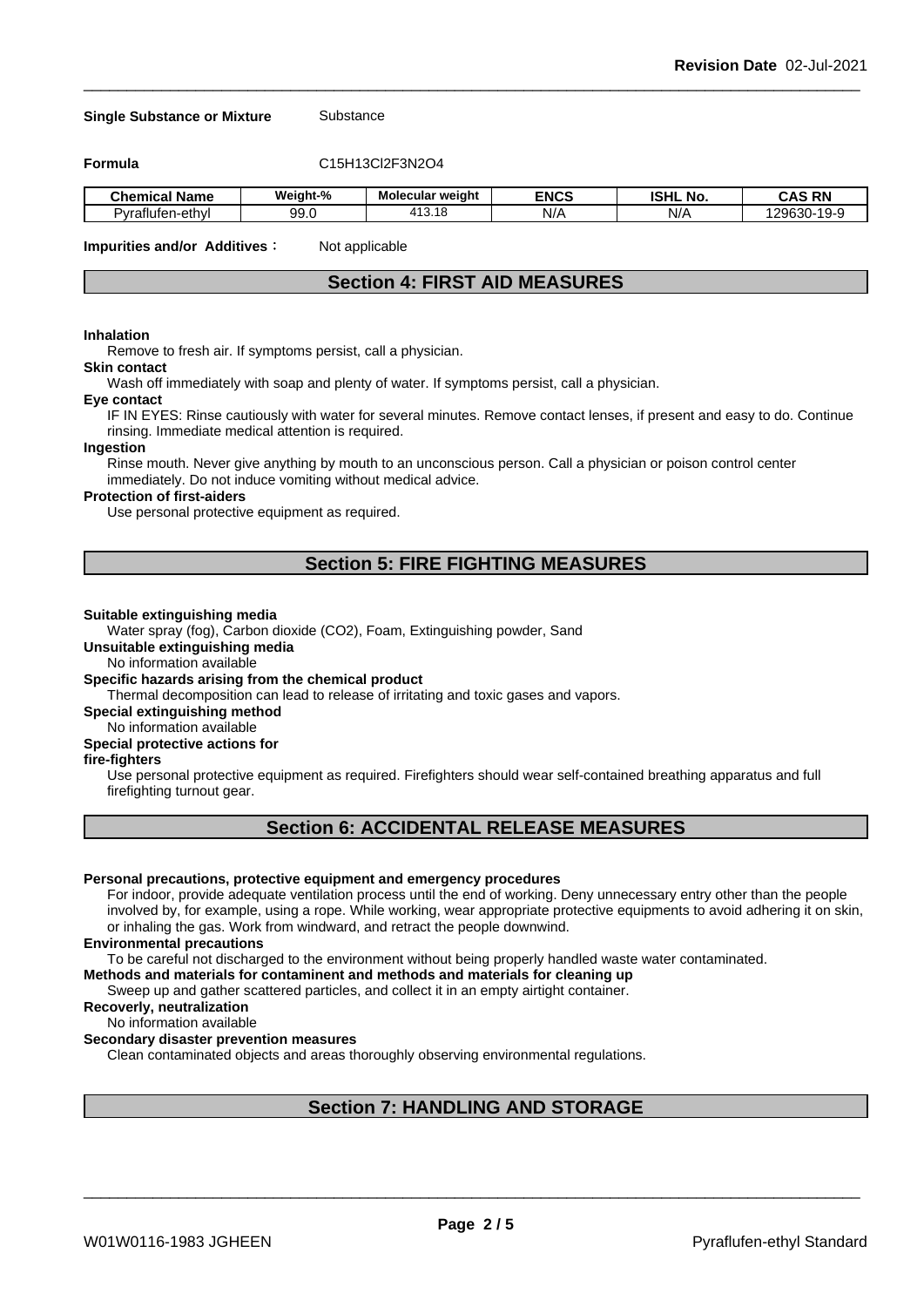### **Handling**

#### **Technical measures**

Avoid contact with strong oxidizing agents. Use with local exhaust ventilation.

#### **Precautions**

Do not rough handling containers, such as upsetting, falling, giving a shock, and dragging. Prevent leakage, overflow, and scattering. Not to generate steam and dust in vain. Seal the container after use. After handling, wash hands and face, and then gargle. In places other than those specified, should not be smoking or eating and drinking. Should not be brought contaminated protective equipment and gloves to rest stops. Deny unnecessary entry of non-emergency personnel to the handling area.

### **Safety handling precautions**

Avoid contact with skin, eyes or clothing. Use personal protective equipment as required.

### **Storage Safe storage conditions Storage conditions** Keep container protect from light tightly closed. Store in a cool (2-10 °C) place. **Safe packaging material Glass Incompatible substances** Strong oxidizing agents

### **Section 8: EXPOSURE CONTROLS/PERSONAL PROTECTION**

#### **Engineering controls**

In case of indoor workplace, seal the source or use a local exhaust system. Provide the safety shower facility, and handand eye-wash facility. And display their position clearly.

**Exposure limits** This product, as supplied, does not contain any hazardous materials with occupational exposure limits established by the region specific regulatory bodies.

#### **Personal protective equipment**<br>**Respiratory protection** Dust mask **Respiratory** protection

**Hand protection** Protection gloves **Eye protection** protective eyeglasses or chemical safety goggles<br>Skin and body protection Long-sleeved work clothes, protective boots Long-sleeved work clothes, protective boots

**General hygiene considerations**

When using do not eat, drink or smoke. Wash contaminated clothing before reuse.

### **Section 9: PHYSICAL AND CHEMICAL PROPERTIES**

| <b>Form</b>                                            |                                                            |
|--------------------------------------------------------|------------------------------------------------------------|
| Color                                                  | white                                                      |
| Appearance                                             | crystalline powder                                         |
| Odor                                                   | No data available                                          |
| Melting point/freezing point                           | 125-130 °C                                                 |
| Boiling point, initial boiling point and boiling range | No data available                                          |
| <b>Flammability</b>                                    | No data available                                          |
| <b>Evaporation rate:</b>                               | No data available                                          |
| Flammability (solid, gas):                             | No data available                                          |
| Upper/lower flammability or                            |                                                            |
| explosive limits                                       |                                                            |
| Upper:                                                 | No data available                                          |
| Lower:                                                 | No data available                                          |
| <b>Flash point</b>                                     | No data available                                          |
| Auto-ignition temperature:                             | No data available                                          |
| Decomposition temperature:                             | No data available                                          |
| рH                                                     | No data available                                          |
| Viscosity (coefficient of viscosity)                   | No data available                                          |
| <b>Dynamic viscosity</b>                               | No data available                                          |
| <b>Solubilities</b>                                    | acetone: freely soluble . water: practically insoluble, or |
|                                                        | insoluble.                                                 |
| n-Octanol/water partition coefficient: (log Pow)       | No data available                                          |
| Vapour pressure                                        | No data available                                          |
| <b>Specific Gravity / Relative density</b>             | $1.565$ g/cm $3$                                           |
| Vapour density                                         | No data available                                          |
| <b>Particle characteristics</b>                        | No data available                                          |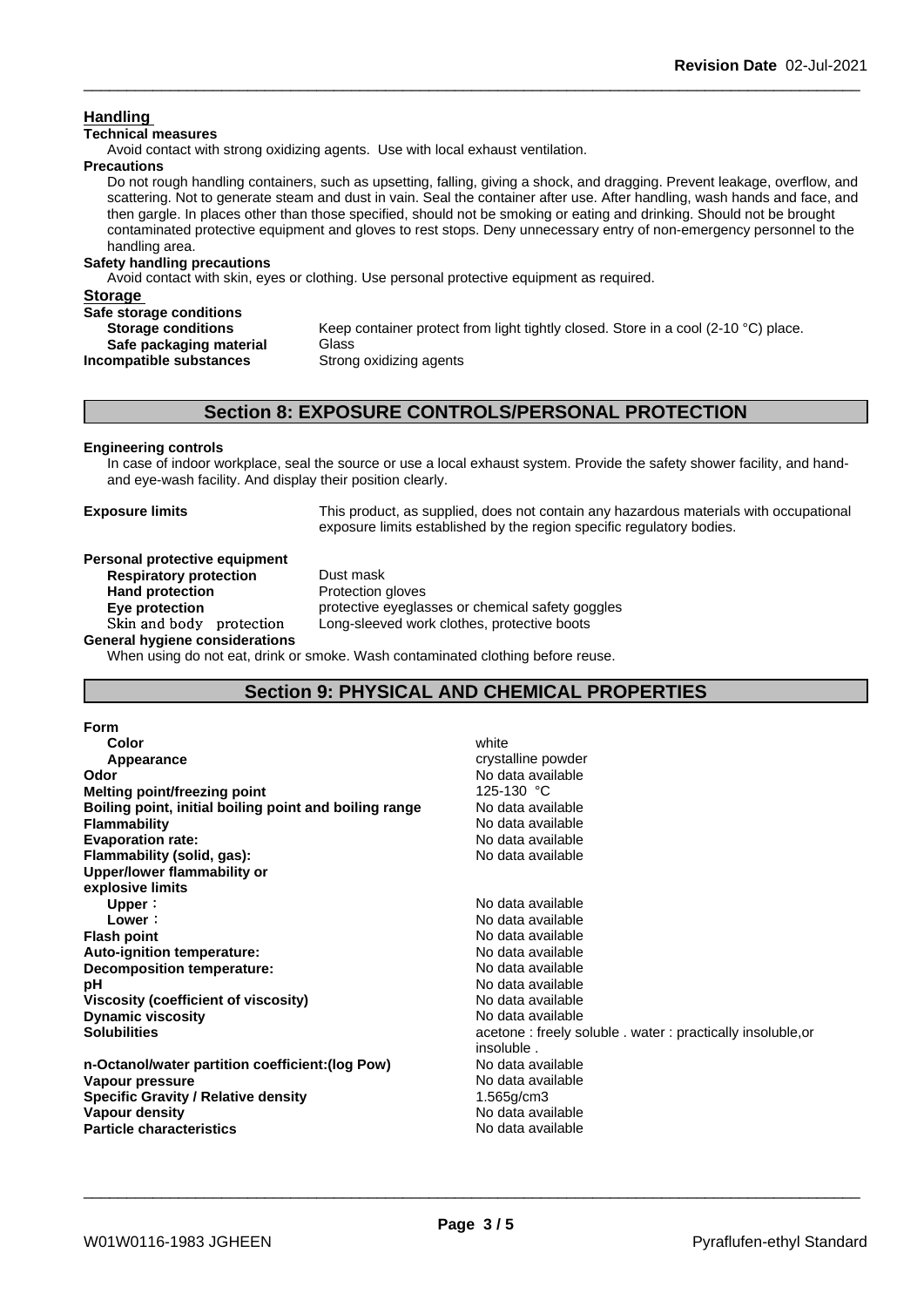### **Section 10: STABILITY AND REACTIVITY**

#### **Stability**

**Reactivity** No data available<br> **Chemical stability** May be altered by May be altered by light. **Hazardous reactions** None under normal processing **Conditions to avoid** Extremes of temperature and direct sunlight **Incompatible materials** Strong oxidizing agents **Hazardous decomposition products** Carbon monooxide (CO), Carbon dioxide (CO2), Nitrogen oxides (NOx), Halides

### **Section 11: TOXICOLOGICAL INFORMATION**

**Acute toxicity Acute toxicity Acute has available No data available** 

**Skin irritation/corrosion**<br> **Serious eve damage/ irritation**<br> **Serious eve damage/ irritation Serious eye damage/ irritation**<br> **Respiratory or skin sensitization**<br> **Respiratory or skin sensitization Respiratory or skin sensitization Reproductive cell mutagenicity** No data available **Carcinogenicity** No data available

**Reproductive toxicity** No data available **STOT-single exposure** No data available **STOT-repeated exposure** No data available **Aspiration hazard No data available No data available No data available** 

### **Section 12: ECOLOGICAL INFORMATION**

**Ecotoxicity** No information available

**Other data** No data available

**Persistence and degradability** No information available<br>**Bioaccumulative potential** No information available **Bioaccumulative potential Mobility** in soil **Mobility** in soil **No information available Hazard to the ozone layer** No information available

### **Section 13: DISPOSAL CONSIDERATIONS**

#### **Waste from residues**

Disposal should be in accordance with applicable regional, national and local laws and regulations. **Contaminated container and contaminated packaging**

Disposal should be in accordance with applicable regional, national and local laws and regulations.

## **Section 14: TRANSPORT INFORMATION**

### **ADR/RID**

**UN number** UN3077 **UN classfication** 9

**Proper shipping name:** Environmentally hazardous substance, solid, n.o.s. (Pyraflufen-ethyl)